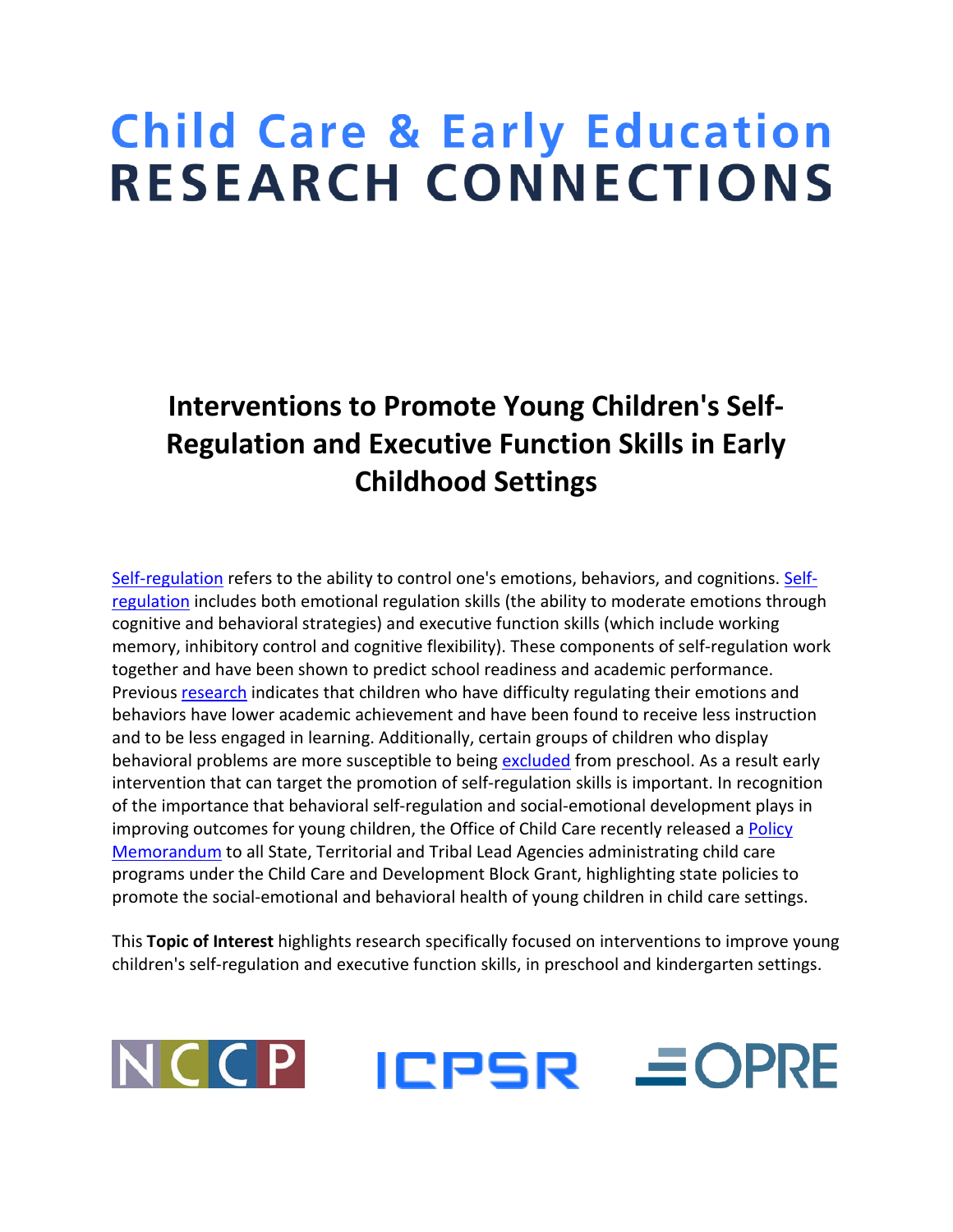#### **Overviews of Research on Self-Regulation Interventions**

The following recent articles provide a summary of research on various self-regulation interventions that have been conducted with preschoolers:

- [School readiness and self-regulation: A developmental psychobiological approach \(2015\)](http://www.researchconnections.org/childcare/resources/29307)
- [The promotion of self-regulation as a means of enhancing school readiness and early](http://www.researchconnections.org/childcare/resources/23536)  [achievement in children at risk for school failure \(2012\)](http://www.researchconnections.org/childcare/resources/23536)
- Interventions shown to aid executive function development in children 4-12 years old [\(2011\)](http://www.researchconnections.org/childcare/resources/30725)

#### **Large-Scale Randomized Control Trials**

Several large-scale randomized control trials examining the promotion of self-regulation and executive function skills have been conducted in preschool and kindergarten settings.

*Chicago School Readiness Project (CSRP)* was a classroom-based intervention designed to improve low-income preschool age children's self-regulation skills. It combined teacher training in classroom management strategies (based on the **Incredible Years** program) with a classroombased mental health consultant.

• [CSRP's impact on low-income preschoolers' preacademic skills: Self-regulation as a](http://www.researchconnections.org/childcare/resources/20511)  [mediating mechanism \(2011\)](http://www.researchconnections.org/childcare/resources/20511)

*Foundations of Learning (FOL)* expanded on CSRP and tested the intervention in 71 preschool centers in Newark, New Jersey and Chicago, Illinois.

• [Using classroom management to improve preschoolers' social and emotional skills: Final](http://www.researchconnections.org/childcare/resources/24724)  [impact and implementation findings from the Foundations of Learning demonstration in](http://www.researchconnections.org/childcare/resources/24724)  [Newark and Chicago \(2013\)](http://www.researchconnections.org/childcare/resources/24724)

*Promoting Alternative Thinking Strategies (PATHS)* is a social emotional curriculum designed to reduce children's problem behavior by supporting their ability to self-regulate. Twenty Head Start classrooms in two Pennsylvania communities participated in a study to evaluate the effectiveness of the curriculum in a preschool setting.

• Improving [young children's social and emotional competence: A randomized trial of the](http://www.researchconnections.org/childcare/resources/13694)  [preschool "PATHS" curriculum \(2007\)](http://www.researchconnections.org/childcare/resources/13694)

*Head Start REDI (Research-based Developmentally Informed)* is a program that was designed as an enrichment intervention for Head Start classrooms. The intervention included lessons, center-based extension activities and training in specific teaching strategies. It was designed to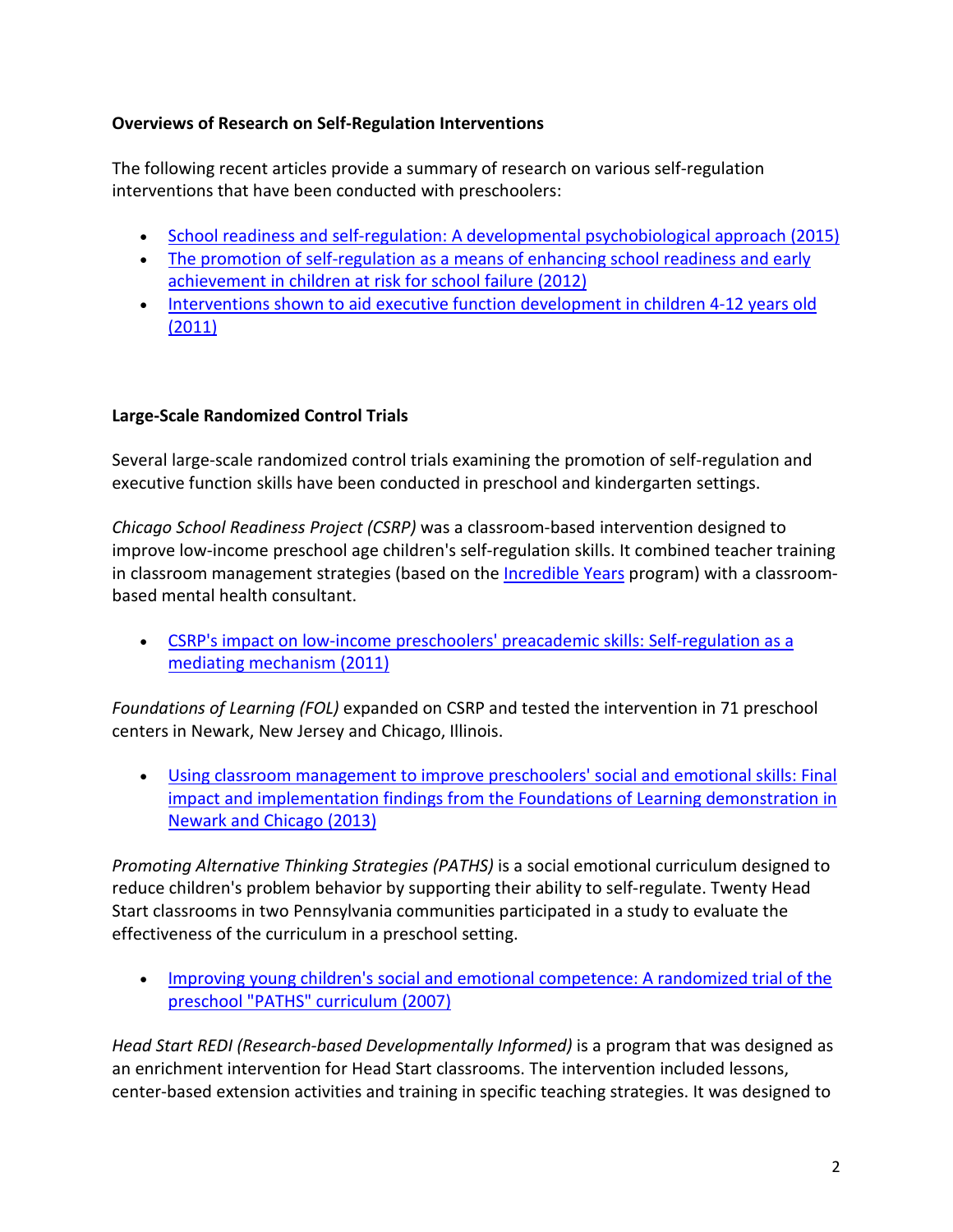promote language and literacy skills and social-emotional competence and included the use of the preschool PATHS curriculum.

- [Promoting academic and social-emotional school readiness: The Head Start REDI](http://www.researchconnections.org/childcare/resources/14953)  [program \(2008\)](http://www.researchconnections.org/childcare/resources/14953)
- [Effects of Head Start REDI on children's outcomes 1 year later in different kindergarten](http://www.researchconnections.org/childcare/resources/25396)  [contexts \(2014\)](http://www.researchconnections.org/childcare/resources/25396)

*Tools of the Mind* is a play-based preschool curriculum combined with teacher professional development designed to promote the development of executive function as a means to enhance student learning and engagement.

- [Preschool program improves cognitive control \(2007\)](http://www.researchconnections.org/childcare/resources/13681)
- [Educational effects of the Tools of the Mind curriculum: A randomized trial \(2008\)](http://www.researchconnections.org/childcare/resources/14476)
- [Achievement and self-regulation in pre-kindergarten classrooms: Effects of the Tools](http://www.researchconnections.org/childcare/resources/29712) of [the Mind curriculum \(2014\)](http://www.researchconnections.org/childcare/resources/29712)
- [Closing the achievement gap through modification of neurocognitive and](http://www.researchconnections.org/childcare/resources/30726)  [neuroendocrine function: Results from a cluster randomized controlled trial of an](http://www.researchconnections.org/childcare/resources/30726)  [innovative approach to the education of children in kindergarten \(2014\)](http://www.researchconnections.org/childcare/resources/30726)

The *Head Start CARES* demonstration evaluated the effects of three classroom-based approaches to enhancing children's social-emotional development, the Incredible Years Teaching Training Program, PATHS preschool curriculum, and Tools of the Mind.

• Impact findings from the Head Start CARES demonstration: National evaluation of three [approaches to improving preschoolers' social and emotional competence \(2014\)](http://www.researchconnections.org/childcare/resources/28153)

#### **Small-Scale Experimental Studies**

Mindfulness-based practices such as meditation and yoga have also been tested as a way to promote self-regulation among preschool children.

- [Enhancing preschoolers' self-regulation via mindful yoga \(2015\)](http://www.researchconnections.org/childcare/resources/29066)
- [Promoting prosocial behavior and self-regulatory skills in preschool children through a](http://www.researchconnections.org/childcare/resources/28567)  [mindfulness-based Kindness Curriculum \(2015\)](http://www.researchconnections.org/childcare/resources/28567)

Circle Time games are games that are variations of popular children's games, such as 'Red Light, Green Light' and 'Freeze dance'. One study incorporated these games into the preschool classroom through the use of playgroups. The goal of the intervention was to improve behavioral self-regulation in a sample of preschoolers.